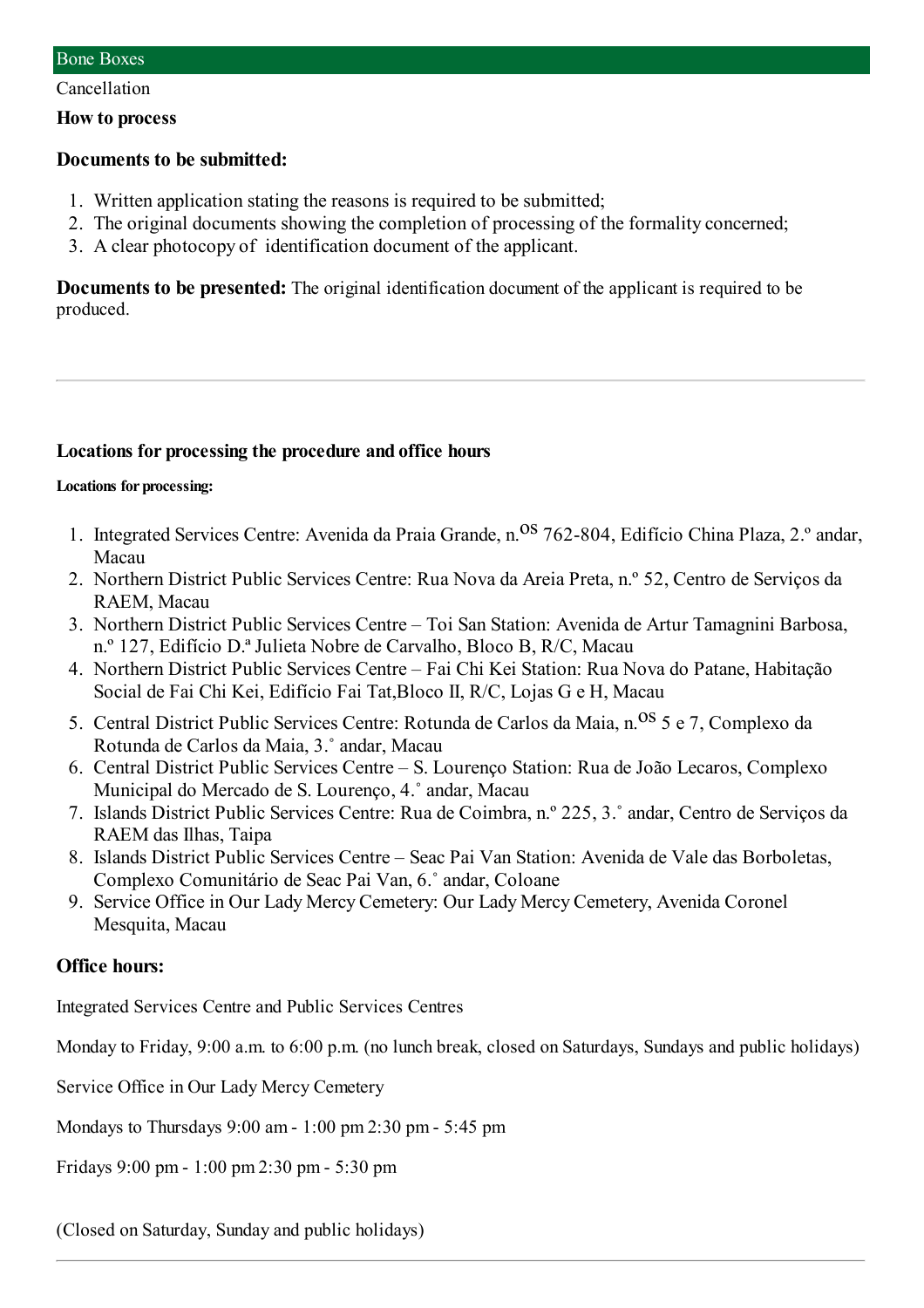# **Fees**

**Application fee:** Not Applicable **Form fee:** Not Applicable **Stamp Duty:** Not Applicable **Security deposit:** Not Applicable **Fees, Charges and Prices List:** Not Applicable

## **Time required for processing**

**Time for processing:** 10 working days

## **Remarks/ points to note for application**

**Important note:** The application concerned becomes effective only upon approval.

## **Relevant standards or requirements**

Not applicable

## **Progress enquiry and obtaining result of service**

Method for obtaining the result of service: Notification by phone

## **Formalities**

- First-time Application
- Cancellation

# **Frequently asked questions**

- 1. Can application for bone boxes be made for bone ashes?
- 2. Is it possible to apply for joint burial in a bone box?

## **Legislations**

- Decree-Law no. 7/85/M -Updating medical-legal conditions pertaining to the relocation, removal, burial, cremation and incineration of remains dated 9 February amended byDecree-Law no. 47/85/M dated 15 June and Administrative Regulation no. 15/2019.
- Administrative Regulation no. 37/2003 "Regulamento de administração, funcionamento e fiscalização dos cemitérios" (Regulations on management, operation and supervision of cemeteries) amended by Administrative Regulation no. 22/2019;

# **Penalties**

Anyone who commits the administrative infractions stipulated in Clause 1 of Article 23 of Administrative Regulation no. 37/2003 "Regulamento de administração, funcionamento e fiscalização dos cemitérios" (Regulations on management, operation and supervision of